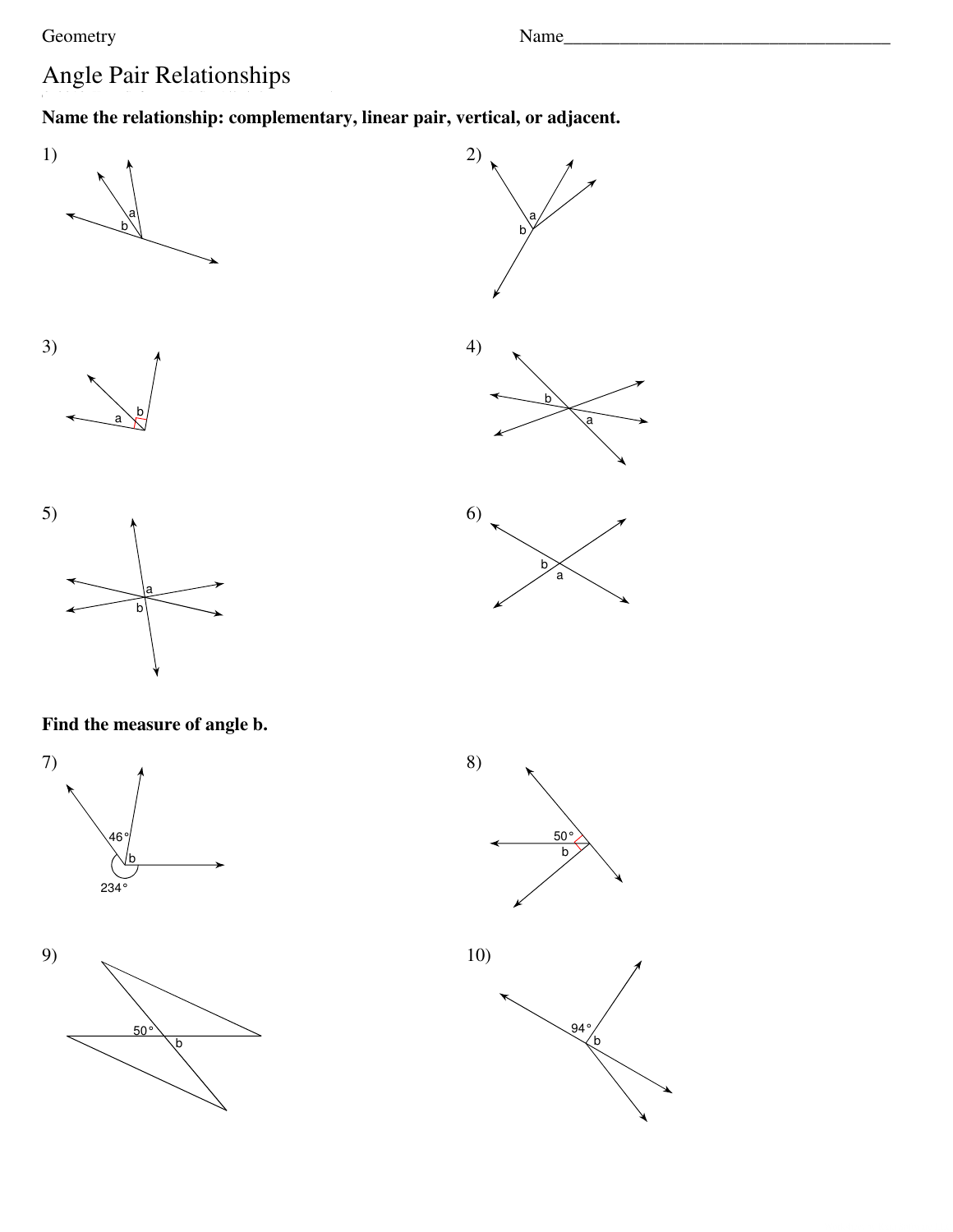



Find the value of x.





17) Find  $m\angle FGU$  if  $m\angle FGH = 162^\circ$ and  $m\angle UGH = 22^\circ$ .







18) Find  $m\angle NML$  if  $m\angle NMS = 22^\circ$ and  $m\angle SML = 55^\circ$ .

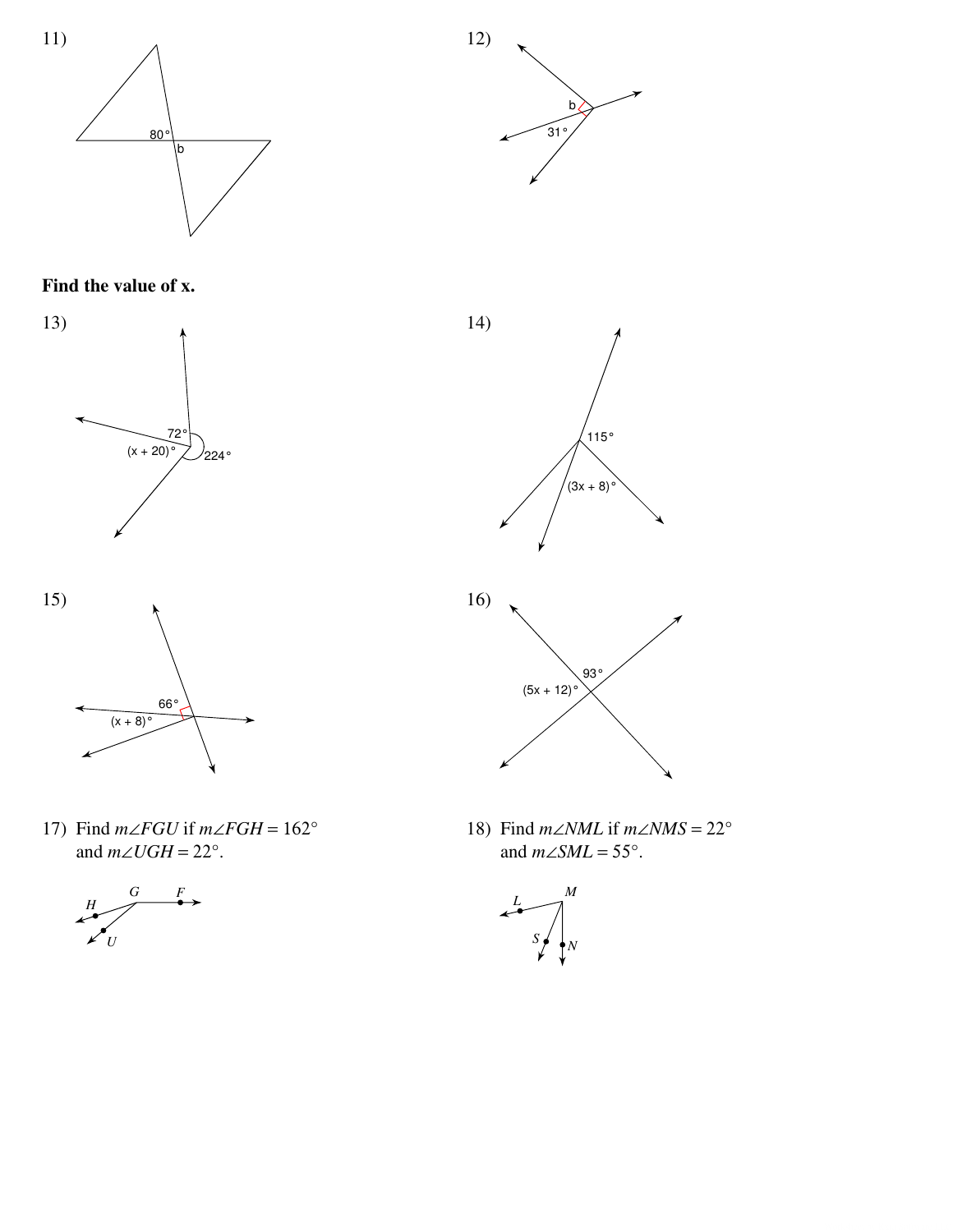19)  $m\angle CDE = 166^\circ$  and  $m\angle CDA = 46^\circ$ . Find  $m\angle ADE$ .



21) Find x if  $m\angle NML = 178^\circ$ ,  $m\angle NMQ = 74 + x$ , and  $m\angle QML = x + 124$ .



23)  $m\angle RSW = x + 62$ ,  $m\angle WST = x + 42$ , and  $m\angle RST = 80^\circ$ . Find  $m\angle RSW$ .



25) Find  $m\angle ABQ$  if  $m\angle ABC = 2x + 116$ ,  $m\angle ABQ = x + 75$ , and  $m\angle QBC = 41^{\circ}$ .



20)  $m\angle KQR = 22x + 7$ ,  $m\angle PQR = 32x - 3$ , and  $m\angle PQK = 30^\circ$ . Find x.



22) Find x if  $m\angle IJK = 9x - 1$ ,  $m\angle WJK = 7 + 5x$ , and  $m\angle IJW = 24^\circ$ .



24)  $m\angle HIJ = 14x + 6$ ,  $m\angle FIJ = 3x + 13$ , and  $m\angle HIF = 81^\circ$ . Find  $m\angle HIJ$ .



26) Find  $m\angle ZLK$  if  $m\angle MLK = 10x - 5$ ,  $m\angle ZLK = 2x + 8$ , and  $m\angle MLZ = 59^\circ$ .

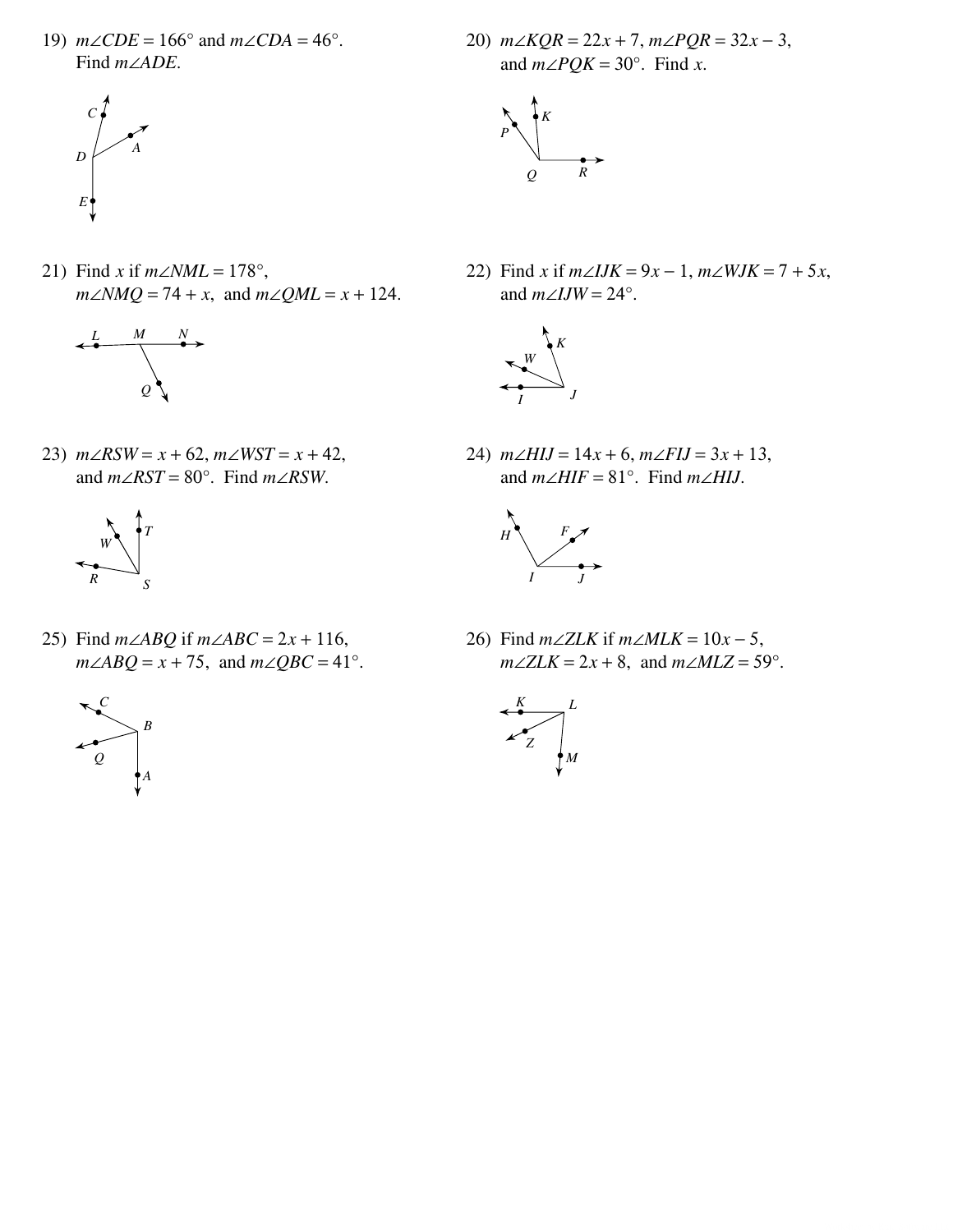## Geometry

Name

## **Parallel Lines and Transversals**

Identify each pair of angles as corresponding, alternate interior, alternate exterior, or same-side interior.









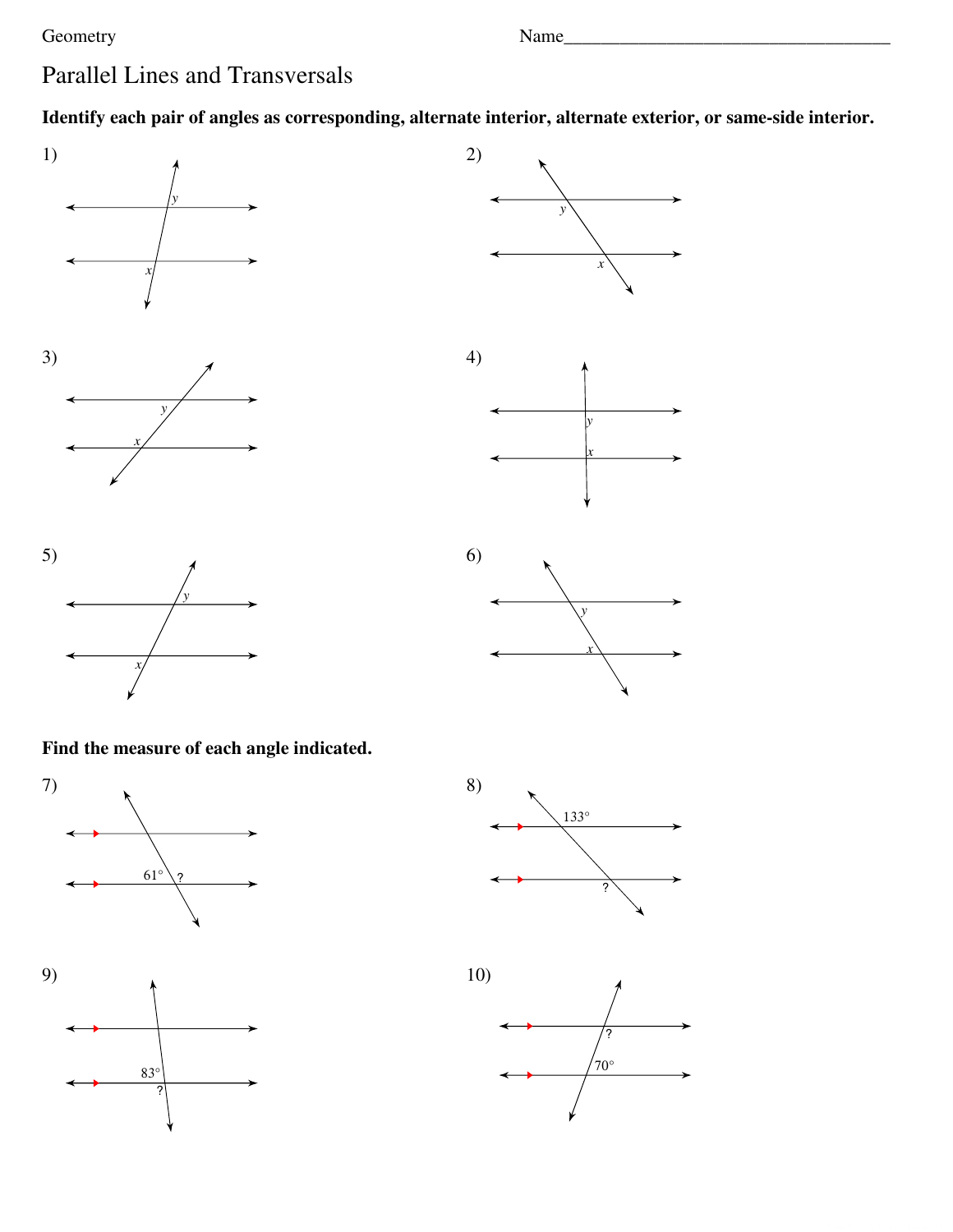